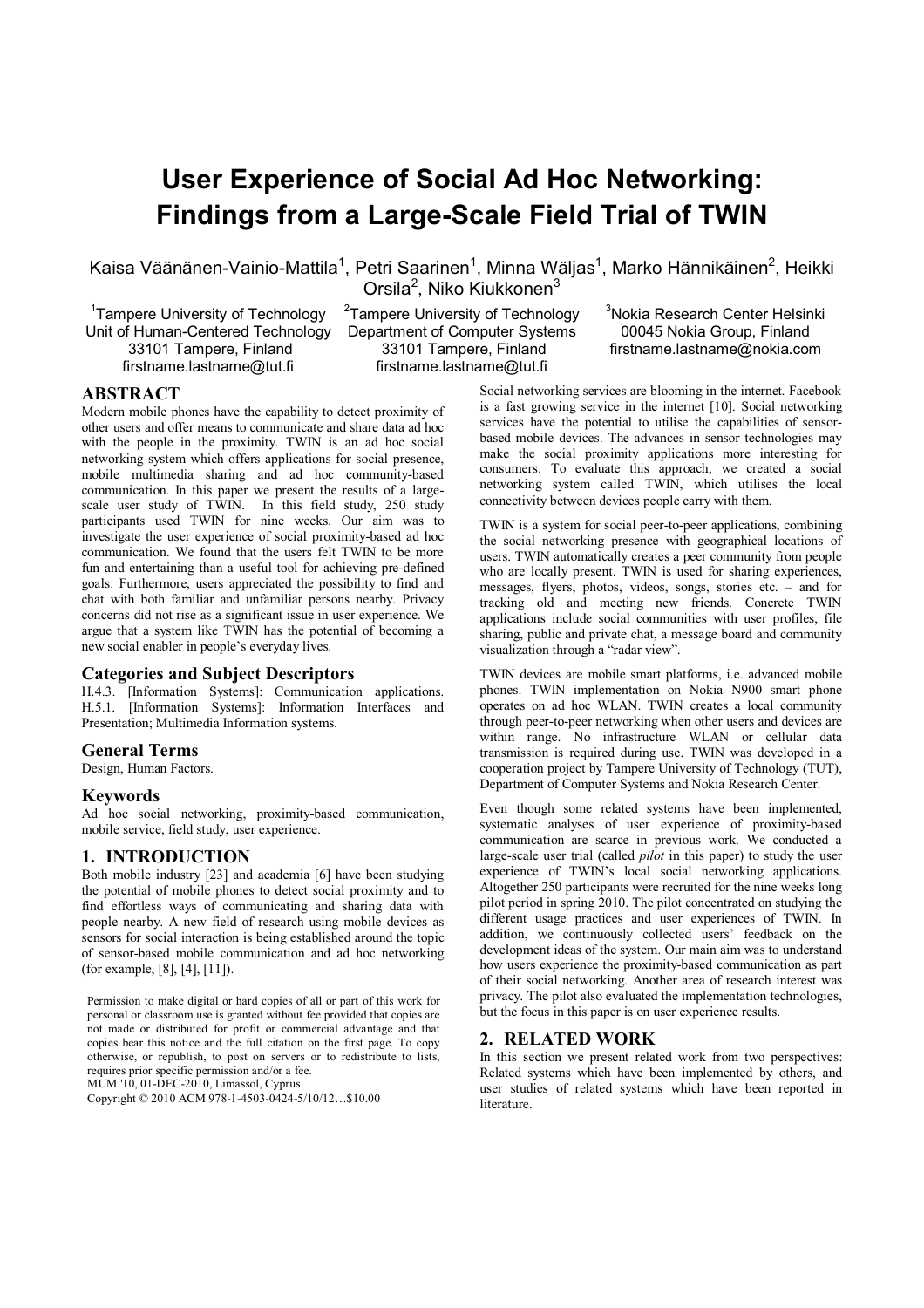## **2.1 Related Systems**

Peer-to-peer (P2P) technologies emerged in late 1990s to facilitate large-scale file sharing. BitTorrent, which was introduced in 2001, provided reliable, low-cost and large-scale distribution of content [5], [28]. Mobile ad hoc P2P systems have been proposed to take advantage of physical peer proximity, e.g. Proem [19]. Peers in Proem are organized in decentralized ad hoc communities that share data. Peers are in physical proximity, that is, within reach of communication technology such as ad hoc WLAN and Bluetooth technologies in mobile devices.

Lien et al. [20] have introduced a mobile ad hoc network (MANET, see also [21]) type of system called P2Pnet. P2Pnet targets at supporting communication and information demand for mobile users in catastrophic situations, such as rescue teams, army groups in battle fields, but also support mobile learning groups.

Karki et al. [17] present a social networking application in an ad hoc peer-to-peer environment that manages social networks based on user profiles. The authors present a middleware that is built on top of PeerHood middleware that offers proactive network management for mobile devices and applications/services on them. PeerHood provides device and service discovery that supports multiple network technologies, including WLAN, Bluetooth and GPRS.

For optimizing the communication network performance, Musolesi and Mascolo [22] propose a mobility model founded on social network theory. The model allows collections of hosts to be grouped together in a way that is based on social relationships among the individuals.

Esbjörnsson et al. [9] propose Hocman, which is a mobile HTTPbased peer-to-peer application for social interaction among motorcyclists. From technology viewpoint, it uses the sharing of HTML documents with peers in the immediate proximity.

MyNet is a P2P personal and social networking platform of middleware and user interaction tools. MyNet is used for connecting to devices and communicating with users in immediate neighborhood [16][3]. The motivation is to enable non-expert users to easily organize their resources and share them in their immediate social neighborhood. Rather than person-to-person communications, MyNET platform considers a variety of personal resources, such cameras, laptops, servers, and music players. Security has been one of the main requirements.

Pietiläinen et al [26] have implemented MobiClique which is mobile social networking middleware enabling ad-hoc networking via Bluetooth. Two short-term user trials confirm the technical feasibility of the system but present no user experience results.

## **2.2 Related User Studies**

There have been several user studies concerning location sharing and mobile social proximity applications. The focus of the studies has usually been usability, privacy or the frequency of application usage. The broader perspective of user experience – including the pleasurable aspects of use (see, e.g.  $[13]$ ) – seems to have been neglected in the field of social proximity applications. Furthermore, the user studies have been rather small-scale user tests.

Hocman [9] (presented in Section 2.1) has been evaluated in a small field trial with six participants. Hocman helps the interaction between motorcyclists using a specific sound icon. The application gives a loud sound signal when another motorist is approaching, thus giving a biker more time to react in the situation. The trial confirmed that Hocman enhances the enjoyment of driving.

Plummer et al. have presented CampusWiki [27] which integrates location-based information into Wiki structure and, for example, allows the estimation of users' locations. CampusWiki service is not just for mobile use since it can be used also with a PC. Potential users were interviewed during the design process and they perceived several benefits but also concerns related to application. The often mentioned benefits included locating other people on the campus, being informed about campus events and getting help for decision making situations. Interviewees were mostly concerned about their privacy, the credibility of information and misuse. Based on the results the subjects were willing to use the service.

According to Paulos and Goodman [24], there are tools which connect us to our friends, but the connection between strangers is missing. They were eager to find out what kind of tools could help meeting and getting to know better persons we regularly observe but don't interact with. Based on the results of the user studies, the authors developed a system called Jabberwocky which helps users notice people who are usually in the same places.

MyNet (see Section 2.1) has also been piloted in a usability evaluation of 50 users [2]. They state the key thing to the success of social networking is ease of use, so that non-expert users could also use the social networks and share content. One of their primary objectives was to test the usability of the system with non-expert users with various ages. They found out MyNet addressed many usability issues related to P2P social networking. 83% of the users were willing to use MyNet in future.

Persson et al. [25] have proposed DigiDress which they described as *social proximity application* (SPA). The aim was to complement existing social practices, not to replace them. The aim of DigiDress is to be an open expression tool suitable for wide use in different contexts rather than for a specific situation or user group. Users of DigiDress were able to create own profile pages for emphasizing their identity expression, leave comments on other users' pages, search users nearby and send and receive private messages. A salient feature is a phone-to-phone distribution which enables users to distribute the application to non-users via Bluetooth or infrared. A large field test was conducted with 618 Nokia employees who used the application for an average of 25 days in the office context. Participants used the application via Series 60 platform mobile devices which all were equipped with Bluetooth. Based on the results, 20% of the participants quitted the use after one day. This was supposedly because of low amount of other users nearby. "Lookaround" feature which scans the environment for other users was found to be the core of all user activities. 79.7% of the sample used the feature at least once.

Eagle and Pentland [7] conducted a 50 mobile user's survey according to which 90% of the respondents would use regularly a service which would help introduction to nearby strangers. They developed a mobile match-making system called Serendipity. The system contains a central server which calculates the similarities between users and alerts a user if someone interesting comes into the proximity. Serendipity has been tested in conference and campus environments. The reactions of users were overwhelmingly positive. As a conclusion, Serendipity could be used in the future in conferences, at workplaces and for dating.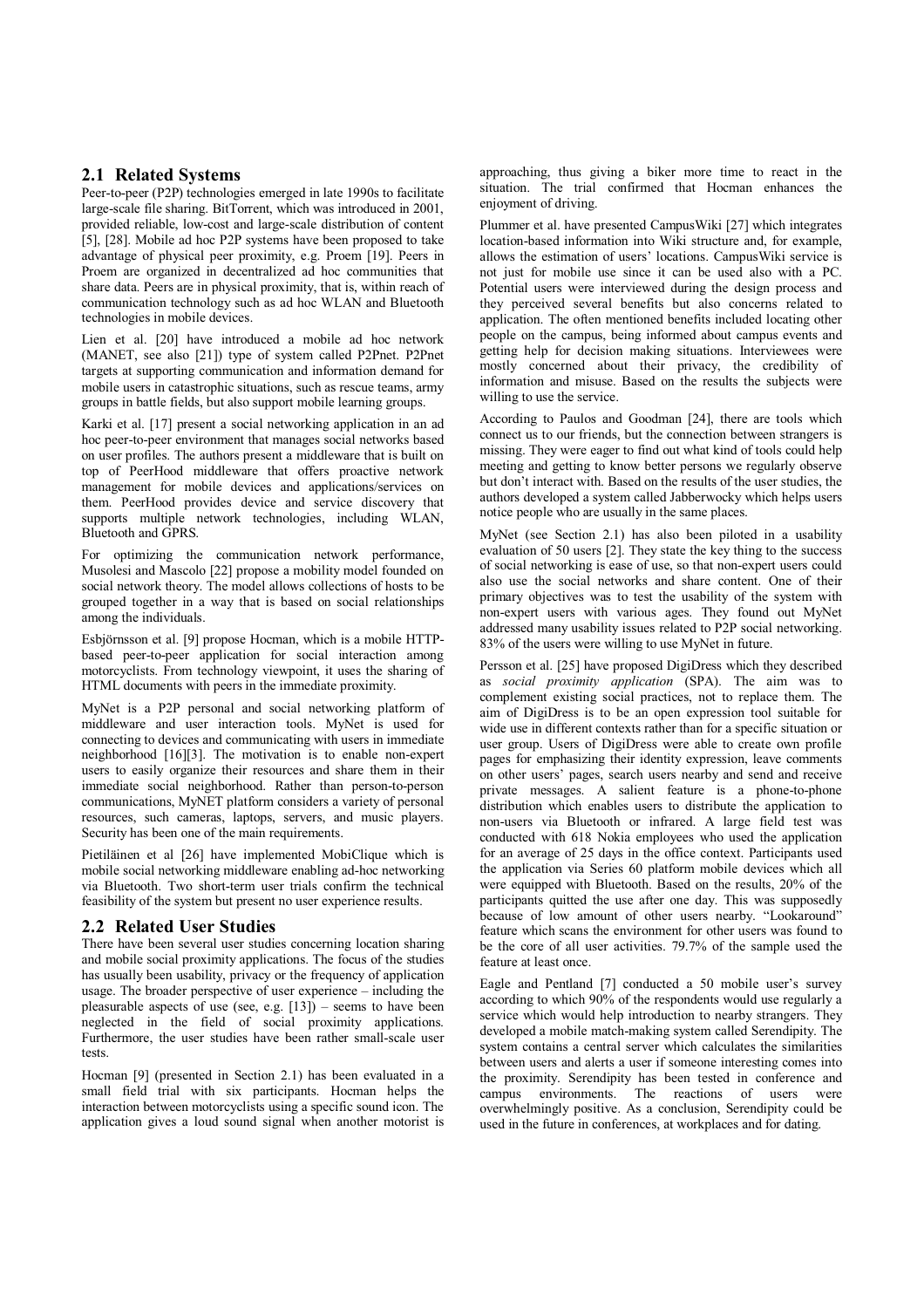Humphreys [14] has conducted a year-long qualitative field study of Dodgeball which he describes as a *mobile social network system* (MSNS). Dodgeball allows users to broadcast their location and send messages to other users using text messages. There is also alert feature which helps users to notice friends when they are nearby. During the field study user observations and in-depth interviews were used as study methods. Humphreys compared Dodgeball networks to online social networks, which are usually larger and not so local. According to the participants, Dodgeball involves more "real world interactions" and facilitates more face-to-face interactions than social network sites.

Several studies like [18], [12] have investigated people's willingness to use location-aware services. Results have shown that most participants are willing to share their location information, mostly with their friends but in some situations also with strangers.

There are also some other social proximity applications, devices, frameworks and design outlines like the ones presented in [29], [15] and [1]. However, there seem to no user studies related to these suggestions.

TWIN provides a variety of functionality for the users to detect and interact with their peers in proximity. The main motivation for this research was to run a large-scale user study over a relatively long period of time (nine weeks). Such study would reveal the users' experiences with the system in users' real lives.

## **3. TWIN SYSTEM DESCRIPTION**

In this section, we present TWIN in more detail; its user interface and applications, peer-to-peer (P2P) networking, and the technical implementation.

# **3.1 TWIN User Interface and Applications**

TWIN implements an easy-to-use touch-screen user interface (currently on Nokia N900 device) which can be used with finger or the stylus (see Figure 1).



### **Figure 1. TWIN P2P networking and usage snapshot.**

The studied version of TWIN provides the following applications:

*Communities*: Finding old and new friends, exchanging user profiles, and creating interest communities.

*Content sharing*: File sharing (browse, search, download), file transfer between users.

*Messaging*: Private and community-wide (public) chat

*Message board:* Sharing and announcing items, news, social events, invitations, etc.

TWIN has automatic interactive functions. TWIN can stay idle, and automatically receive message board items, chat messages, and user and community profiles when other users are within the communication range. TWIN alerts the user visually or with vibration if something interesting happens, like someone wanting to have a chat, your friend is nearby, or a favourite topic is seen on the message board. In interactive use, the user can search others and media contents from the ad hoc network and have chats with the community privately.

Figure 2 presents the main user interface screen of TWIN with the selection buttons for the applications: Community, Chat, File sharing and Message board.



**Figure 2. TWIN main user interface and the applications.**

Table 1 describes the main functions of TWIN system implementation.

#### **Table 1. M ain functions ofthe TWIN UI,shown in Figure 2.**

| $\mathbf{1}$             | The main view which shows all the communities which the<br>user has joined. Selecting a single community turns all the<br>user actions community-wide, and selecting a single user in<br>a community makes them personal. |
|--------------------------|---------------------------------------------------------------------------------------------------------------------------------------------------------------------------------------------------------------------------|
| 2                        | Create your own community and join communities.                                                                                                                                                                           |
| $\overline{\mathcal{E}}$ | Chat with others, search, share and exchange files, check<br>the message boards of others.                                                                                                                                |
| $\overline{4}$           | Incoming messages indicator.                                                                                                                                                                                              |
| 5                        | Switch to Radar view (Figure 3). This view shows other<br>users as icons on the arcs that indicate how many radio<br>hops away the users are.                                                                             |
| 6                        | Event log view. This view shows latest events (like<br>messages or files received).                                                                                                                                       |
| $\overline{7}$           | TWIN connectivity indicator. Green icon means the device<br>is connected to TWIN network. If the icon is red, there is<br>no connection available (for example if WLAN is being<br>reserved for internet connection).     |
| 8                        | Change the state of your own avatar (icon that represents<br>you to others), e.g. your current mood (emoticon), or what<br>you are doing.                                                                                 |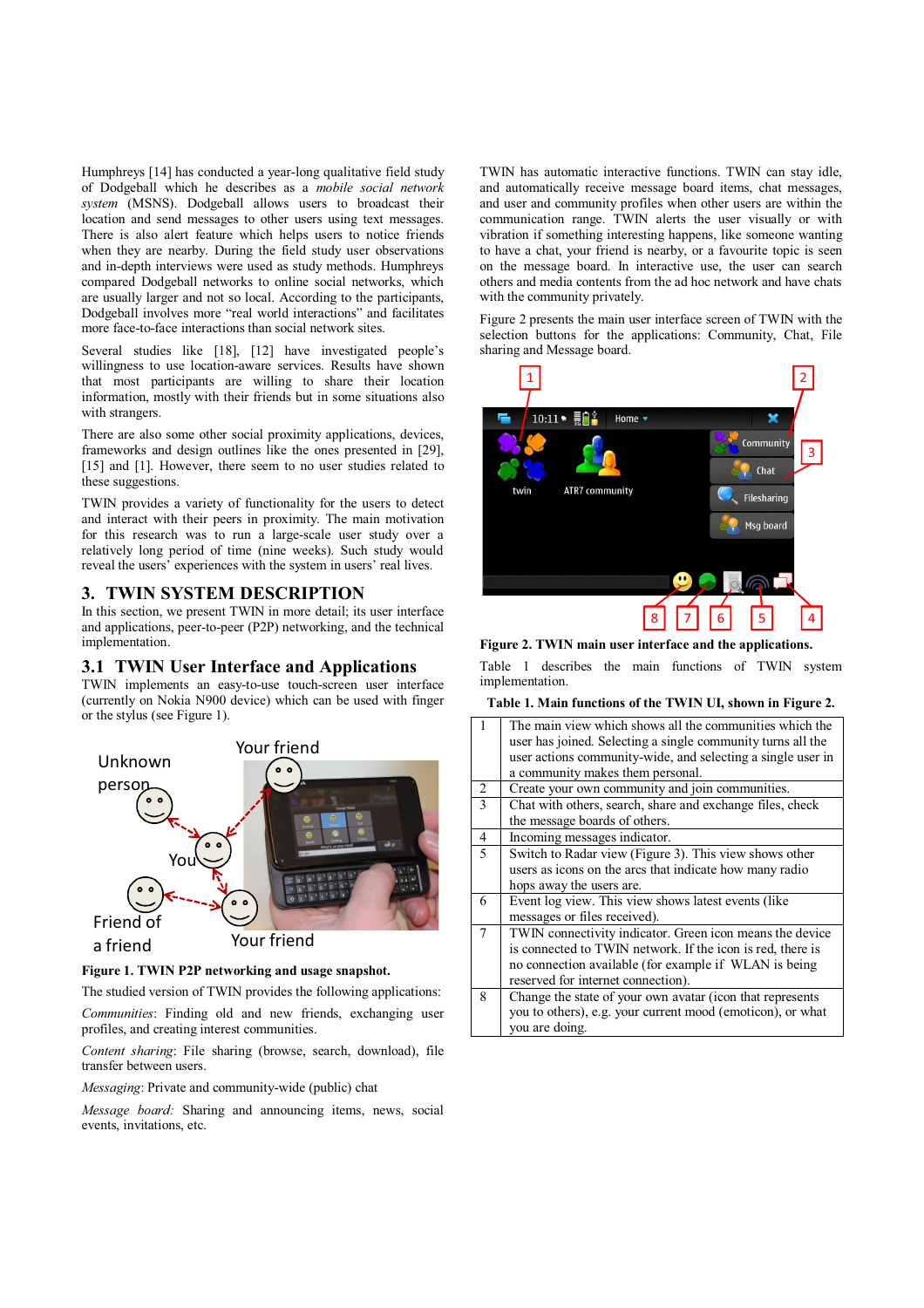

**Figure 3. The Radar view ofTWIN showing other users nearby,and the estimated distance in "arcs",indicating the number ofWLAN hops.**

## **3.2 P2PNetworking**

TWIN operates on ad hoc WLAN, and it is independent of any online server and infrastructure connections during use. The design philosophy of TWIN is completely peer-to-peer (P2P), i.e., all peers are equal from the system perspective. Centralised trust is not the principle but instead the design is based on peer trust in which privileges must come from the social (human) level. Also, TWIN peers are all physically local nodes (users) operating in the same IP subnetwork.

TWIN provides multi-hop data transfer between devices. The networking performance differs between single and multiple hops, and also the application features available are different. When communicating over multiple hops, TWIN supports community management, searching and browsing of content and users, as well as chat, but high-capacity file transfer and media streaming are limited to single-hop connections only.

TWIN peers are organized into communities. Communities are identified by text strings. P2P design principle demands that any peer may belong to any public community that it knows about. All users belong to a default community named "twin" which makes finding new friends easier. Peers see each other only when they are in physical proximity which is assumed to induce common (social) interest.

## **3.3 TWIN Technical Implementation**

TWIN runs on Linux platforms, and it is written entirely in Python. TWIN uses a plug-in pattern to allow dynamic extensions. The application consists of utility modules and plugins. A plug-in can provide an interface for other plug-ins, and display graphical elements embedded in the application GUI.



#### **Figure 4. TWIN component diagram**

TWIN component diagram is shown in Figure 4. The community plug-in implements peer discovery and provides interface to manage user profiles and community information. A file sharing plug-in implements a method to publish files and events to other peers, to search content and to download files. The message board plug-in implements publication of short messages, notes, invitations, etc. to local communities. The messaging plug-in implements a local chat protocol that supports both private and community chat.

# **4. THE PILOT AND THE USER EXPERIENCE STUDY**

To gain information on the user experience of TWIN concept, a nine week long field trial (which we call *pilot*) and the associated user experience study were conducted in April-May 2010. The following subsections describe the pilot, the participants (users) and the process by which the user experience was studied.

#### **4.1 The Pilot and the Users**

To recruit users, the pilot was advertised around the TUT campus. Within approximately a week we got 1051 applications from people who wanted to participate. A total 250 students and employees of TUT were selected for the nine week long pilot. In the registration phase we collected background information from all the applicants. Among other things, the background information included the applicant's typical locations at the campus area, reasons for applying for the pilot and a list of friends also applying for the pilot. Especially applicants with many friends registered for the pilot were favored in the selection. Eventually, the user sample included 240 students, of whom 52 also work at TUT, and 10 were solely employees of TUT. 83% of the participants were male, and 17% female. The mean age of users was 23.9 years, with the age range of 19 to 43 years.

For the pilot, each participant was given a N900 device with the TWIN applications installed. TWIN was improved during the pilot, and several new versions were released. Participants received updates via an update tool which automatically gets new versions and installed them as participant logged on WLAN with her/his device. Information on updates was announced on TWIN electronic forum. Active communication was encouraged both among pilot participants and between the participants and pilot organizers to gather feedback.

One week after the N900 devices were delivered to the participants, a startup meeting was arranged to make sure that participants know how to use TWIN and what is possible to do with it. The participants were also encouraged to use TWIN actively throughout the pilot period, discuss their experiences on TWIN discussion forum and send feedback to TWIN developers. To encourage the participants to be active, ten N900 devices were announced to be distributed amongst the most active or creative participants at the end of the pilot. More than 50 % of the participants attended the meeting and of these people, almost 90% of them found the meeting useful.

In the beginning of the seventh week of the pilot, another meeting was arranged. In this meeting the changes that had been made during the pilot were introduced to the participants, the statistics on TWIN usage collected by that time were shown, and users were given the floor as they had several questions to ask and experiences to share with the developers and other participants.

Six participants quitted the pilots. They were replaced with other applicants. Thus the amount of participants was 250 throughout the pilot.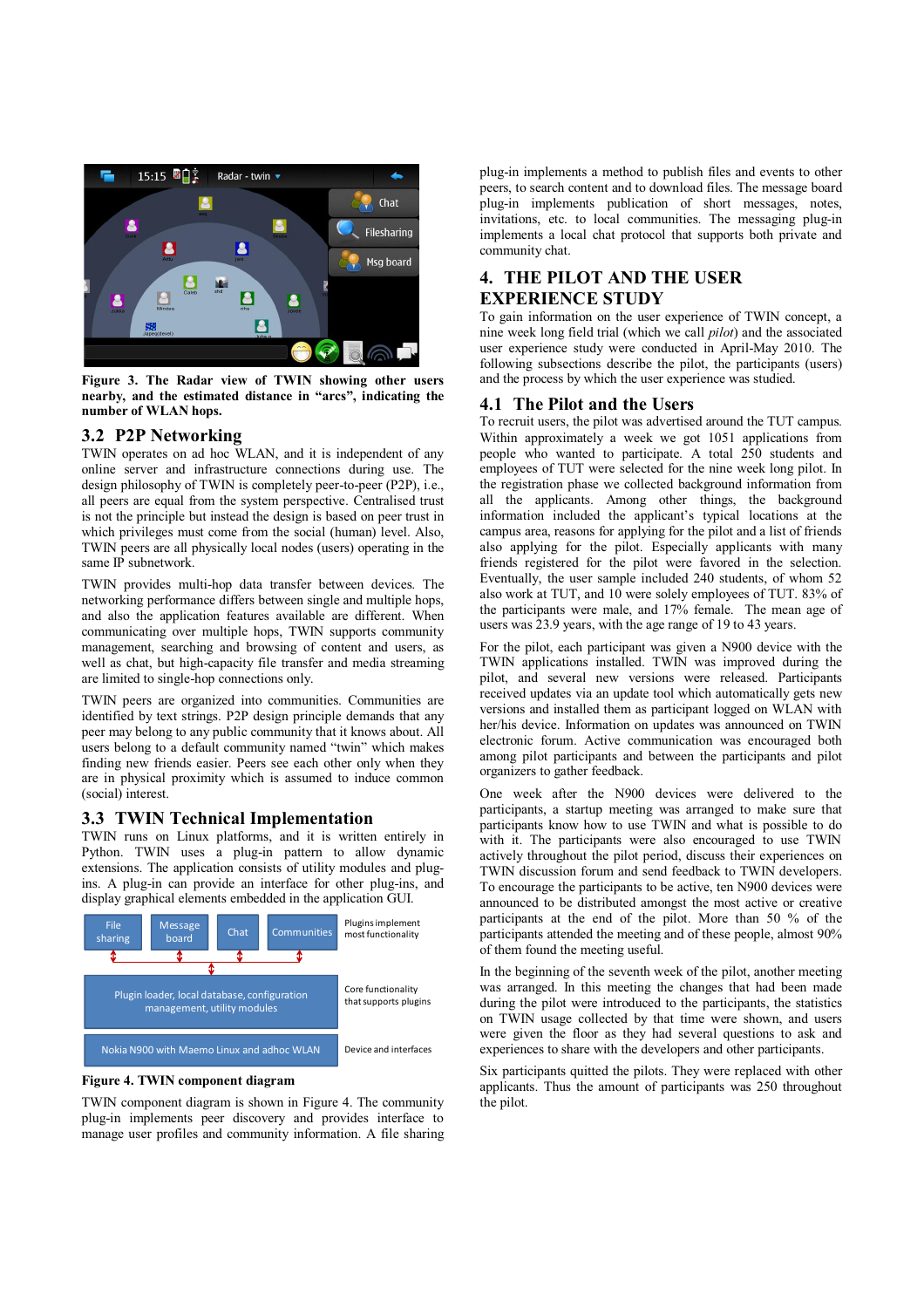## **4.2 User Experience Research Methods**

The goals of studying user experience was to find out how the participants use and feel about TWIN, how various TWIN applications are used and what are the new ways of using TWIN. We also wanted to collect users' feedback on their concerns and ideas related to TWIN. To make the most of the pilot of 250 participants, we chose a multiple methods approach for data collection in order to obtain rich empirical data, both quantitative and qualitative.

In addition to using TWIN, all pilot participants committed to the user experience study. The users signed a written agreement where they agreed to answer questionnaires and interview during the pilot. Almost all users (86-100%) answered the questionnaires.

Three questionnaires were conducted during the pilot. The approximate timing of the questionnaires was announced in advance. When a new questionnaire was published the participants were informed via email. All the questionnaires were web questionnaires and they were open from 7 to 11 days.

- The startup questionnaire dealt with user background, use of social media, and expectations of the pilot. All 250 participants filled this out before receiving the N900 with TWIN on it.
- After two weeks, the participants answered the first questionnaire which dealt with the first impressions and experiences of TWIN. Especially the use of different applications, suitability for communication with friends and unfamiliar persons, effect on daily communication and the use of other social media, and pros and cons of TWIN were studied. 214 participants answered this questionnaire.
- The final questionnaire was carried out in the end, after two months of TWIN use. The main topics included the use of TWIN, communication, privacy and trust, overall satisfaction, experiences on N900 and further development of TWIN. We also asked participants' thoughts about the pilot. 242 participants filled out this questionnaire.

In addition, total 31 participants were selected for structured interviews in the final stage of the pilot. 10 most active and 10 averagely active users, as well as 11 active forum writers were interviewed. The interview questions dealt with same topics than the questionnaires. Where the questionnaires mainly consisted of multiple choice questions and scaled statements (scale 1-10, 10 being the highest score), and thus provided quantitative information, the interview included open questions that gave light on the reasons behind quantitative questionnaire results.

Besides the questionnaires and interviews, data was collected from TWIN forum, TWIN feedback feature and user logs. The *forum* offered participants a place for informal discussion with other participants and TWIN developers. Participants were encouraged to bring up any TWIN related matter they wanted to. A total of 1046 messages from 75 users were sent to the forum. Especially further development ideas were reported on the forum. *Feedback* feature, which was integrated into TWIN for the pilot period, allowed participants to report problems to TWIN developers. User *logs* provided information on how much TWIN and its various features were used, as the TWIN setup that was installed on the pilot devices was configured to submit detailed anonymous usage statistics to the researchers.

The data analysis was done using both qualitative and quantitative approaches. The qualitative data was analysed by thematic coding of users' answers in questionnaires and statements in the interviews. The quantitative analysis was based on the basic statistics of users' replies to the scaled questions (e.g. scaling from 1=fully disagree to 10=fully agree). From these results, mean scores and standard deviations were calculated.

## **5. RESULTS**

This section describes the main results of the user experience study, based on the user data gathering described in section 4.2.

## **5.1 The Nature ofTWIN Use**

This subsection introduces the frequency of TWIN usage during the two-month pilot, the effect of TWIN pilot to participants' communication on other media, the purposes TWIN was used for, and the experienced pros and cons of TWIN.

## 5.1.1 The Usage During the Pilot

TWIN was met with curiosity and motivation by the participants. On the very first days of the pilot, usage hit its highest level, as Figure 5 shows. Term "active users" (in Figure 5) means the users who have used some application of TWIN, like private or community chat, sharing or downloading a file or posting to the message board. "All users" counts in all the users, paying no attention whether the participant has really used TWIN or just kept the application running in the background.



**Figure 5. The usage ofTWIN during the pilot.**

As can be seen from Figure 5, the use of TWIN reduced since the beginning of the pilot. It is normal that the early excitement of using new technology fades with time. Another reason for the reduced usage seemed to be the technical problems that users experienced, in specific related to battery life and initial problems with message delivery. However, the usage continued on a more moderate level throughout the pilot.

*"The use [was] not so intuitive in the beginning of the pilot. Uncertainty of getting a message across in the beginning [was*] *also one of the worst things in TWIN].*" (male, 37)

The usage dropped during the weekends since the use was heavily concentrated in the campus area where the participants reside mostly on weekdays. This explains the several repetitive falls in Figure 5. Still, some participants reported there was some use around the biggest student houses also in weekends.

Typical usage situations occurred in different areas of the university campus. Chatting and information sharing with other students during a lecture, in corridors or cafes were frequent. There was also minor usage outside of campus. Some used TWIN to chat with neighbors in student houses and some reported usage of TWIN on busses in order to find if other users were nearby.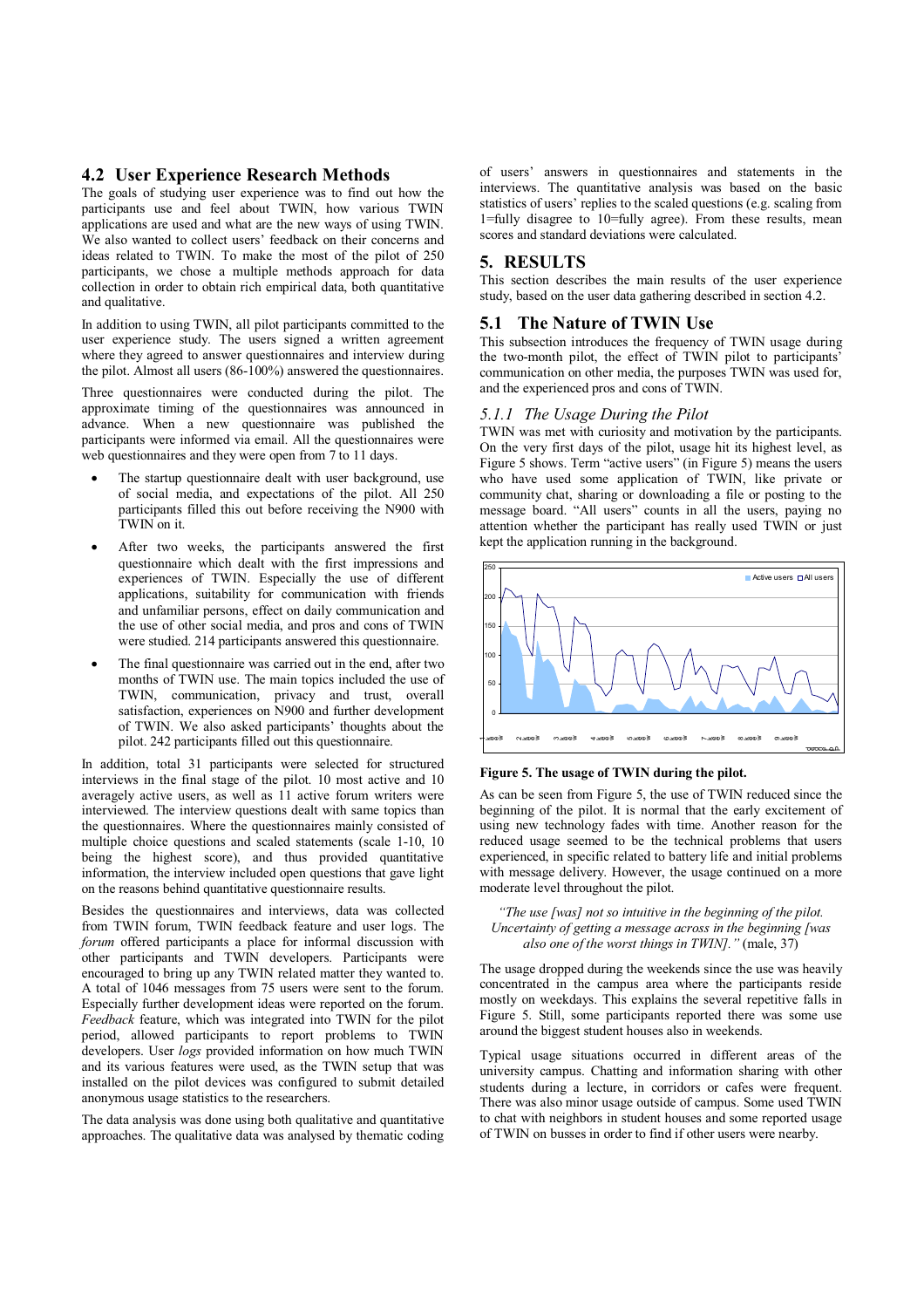#### 5.1.2 *Effects on Other Means of Communication*

We found out that TWIN had only minor effects on participants' other means of communication. The use of SMS (15.0% of the participants) and IRC (9.2%), face-to-face discussion (8.8%) and phone calls (7.5%) were slightly reduced. It seems that these means of communication are used partially for same purposes as TWIN. There were also changes in another direction. 6.3% of the participants told that the use of IRC (chat) has increased slightly and 4.2% mentioned that face-to-face discussion has increased slightly as well. This may be a consequence of the fact TWIN has given a common subject for discussion.

Based on the results TWIN seems to have no major effect on the use of other social media, at least in trial usage. This might be due to the fact TWIN is sufficiently different system than the other social media services, and thus it does not actually replace any other service but rather completes them.

#### 5.1.3 Rather Fun than Useful

During the pilot the participants experienced the use of TWIN mostly fun and delightful rather than useful (Figure 6). These numbers are quite low, especially the scored for usefulness. Technical problems affected the results, even though part of the problems were fixed during the pilot (e.g. message delivery).



**Figure 6. Delightfulness,fun and usefulness (final** questionnaire,  $N = 242$ ).



**Figure** 7. Purposes of use (final questionnaire,  $N = 242$ ).

As Figure 7 shows, the participants thought they mainly used TWIN for entertainment, not to achieve certain predetermined goals. Also in the final interviews we asked the benefits of TWIN and 19.4% of the interviewees often mentioned entertainment and the use for passing the time as advantages.

#### "*I* have thought that the use of TWIN is mostly for entertainment." (male, 23)

## *5.1.4 TheProsandConsofTWIN*

After two weeks of use, we asked about the pros and cons of TWIN that the participants had experienced. Our aim was to identify these things early, so that the developers could fix the most concerning problems in the early phases of the pilot.

The most common single pro of TWIN was the possibility to communicate with friends nearby (21% of the participants). 19% of the participants told that the content sharing is important, in spite of initial technical problems related to it. 14% of the participants mentioned they simply liked the idea behind TWIN.

Usage of location information seemed to be another interesting topic according to the participants. Based on the results, we identified four different themes related to location information and the use of it. These topics were: 1) You can easily see all the users who are nearby (15% of the participants), 2) possibility to contact people nearby  $(12\%)$ , 3) the radar view is useful  $(12\%)$  and 4) it is an easy way to find if a friend is nearby (12%).

When asked about the cons of TWIN, 28% of the participants told the message sending and receiving are not reliable. Furthermore, 21% of the participants mentioned that TWIN doesn't inform clearly when a message is received.

*"Ithinkthat thereissomethingmissingabout thenotificationsin TWIN. If somebody writes something on the forum or sends me a message, we have to open the window to see it.* [...] *That's not reallyhandy.Maybealight signal orevenasoundcouldmakeit better."*(female, 22).

It seems that participants did not notice all the messages their devices received (for example, when the device was in the pocket). To fix this, the developers added a specific vibration feature later which helped user to notice incoming messages. The messaging was also made more stable, although the multi-hop technique still did not work with 100% reliability.

In the final questionnaire, we asked three best things about TWIN, as we wanted to know what were the most valuable things to the participants in the whole pilot. The top things mentioned were file sharing (mentioned by 30% of the participants), radar view (20%), the possibility to communicate with persons nearby (17%) and the possibility to contact unfamiliar persons and meet new people  $(16\%)$ .

# **5.2 Experiences ofProximity-Based Ad Hoc Communication**

Since TWIN offers means to contact and communicate with people nearby, we were interested in finding out what kind of experiences and feelings the participants had about proximitybased communication. The key findings described in the following subsections, were: 1) The participants were interested in using proximity-based communication and they found several advantages in it, 2) the participants were eager to be informed about their surroundings, 3) a wide range is significant in proximity-based communication and 4) there are some challenges in reliability of the current technology.

#### 5.2.1 *What are the Advantages to the Users?*

In spite of some technical problems during the pilot (described above), the participants seemed to be interested in proximitybased technology and the possibilities brought by it. The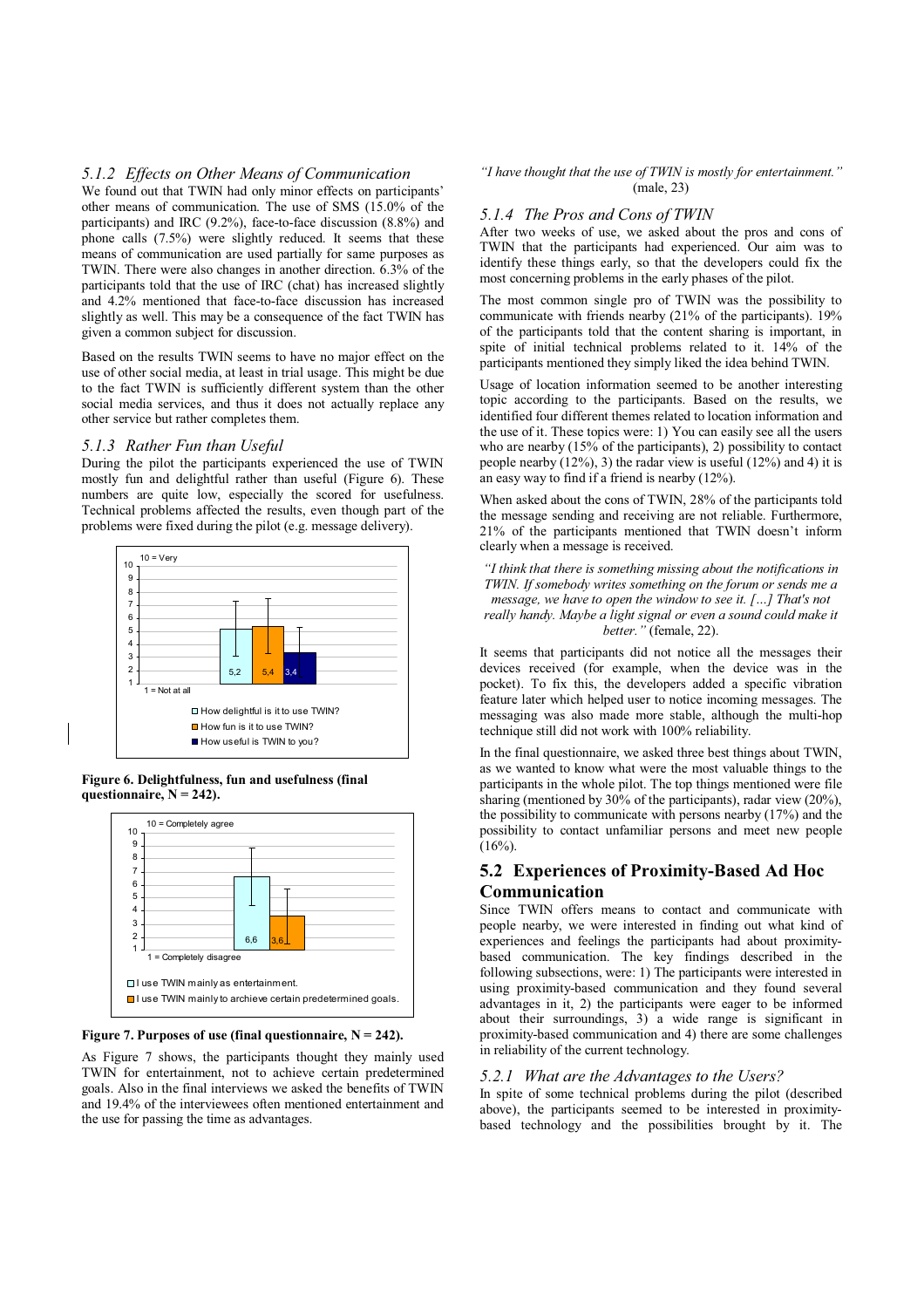participants mentioned several advantages relating to the communication limited only to the persons nearby. The possibility to chat easier with unfamiliar persons was one issue mentioned.

#### *"You know the people are nearby and you can meet someone face-to-face.It isverycool!"*(male, 22)

TWIN offers a method to approach unfamiliar persons. TWIN enables identifying people in vicinity and then, instead of going straight to talk face-to-face, the user can view other person's profile and find if there are similarities between them which can help starting the discussion. According to the participants this kind of introduction of people is interesting, and could help especially shy persons.

#### *"The threshold to talk with a stranger is much lower [with TWIN]."*(male, 20)

Meeting new people with TWIN the help of is described in more detail in section 5.3.

The group discussion with other users was also one thing which caused interest. TWIN allows a user to chat with not just one but several persons nearby. This kind of discussion can be useful in some situations. Group discussion is also polite, and for example the participants reported they have used TWIN in lectures to discuss about the topic of the lecture. This could not have been possible in other ways without disturbing others.

The participants mentioned that TWIN gives a possibility to notice a person in certain situations where it would be otherwise difficult to observe them.

*"There [in a concert] can be any amount of,familiar people, but you don't just know it yourself. With the help of TWIN you can notice them.*" (male, 21)

Based on the results we also found an interesting aspect in communicating with a friend. TWIN allows finding if a friend is nearby, so the user does not have to ask them that. The discussion gets more straightforward when "Hi, what are you doing, do I disturb?" part drops out.

#### *5.2.2 Interest inSurroundings*

According to the participants, one of the most interesting things of TWIN was the radar view. In the final questionnaire we asked the participants to describe the three best things about TWIN and after file sharing, the radar was the second highest on the list (20% mentioned). Following the other peoples' movements on the radar map and observation of the surroundings seems to be satisfying and even addictive.

#### *"The radar option was really fun."* (male, 28)

There were also mentions that the radar view is useful when one has to locate a friend in the situation with a lot of people.

#### *5.2.3 LimitedCommunicationRange*

The wide range of the ad hoc WLAN plays on an important role in successful communication. 55% of the interviewees mentioned the range had somehow restricted their use. This might be due to several problems with the multi-hop technique which occurred especially in the beginning of the pilot. The problems were fixed, but for some time the participants were not able to chat or send files to other users further than a single hop.

"In practice, TWIN has not been able to communicate further *than a single hop. It's range restricts the use.*" (male, 28)

*"Then when it [the range] gets too small, you bump into the people* [you see in TWIN]. It is little crazy. The other user is next *to you*, *but you chat with him. It's quite nerdy communication.'* (male, 21)

The participants felt that the range was restrictive and there was no possibility to universal (long-distance) communication. The basic aim of TWIN is to provide proximity-based communication, but this was not obvious to all users. Furthermore, some participants suspected that TWIN would need a lot of users before it can function well.

## 5.2.4 *Issues with Reliability*

There were some problems related the technology, as mentioned above. Unreliability was the most significant reason which caused dissatisfaction among the participants. Unreliability seems to result from the two factors, First, the message sending in a multihop network is never 100% sure, because the network is so dynamic with the moving users (peers). Second, there were technical problems with the multi-hop in the beginning of the pilot, e.g. a conversation may be disconnected suddenly and file sharing did not always work with peers further than a single hop.

*"The network is so dynamic that is quite impossible to have a long conversationwithapeerthat isnot connecteddirectlyto you,or to download a file that you have found in a community.*" (male, 23)

Getting the message sending and receiving to reliable level were the major technical challenges in TWIN. It was fixed after the first two weeks of the trial.

## **5.3 M eeting New People**

According to the results, the most important reason for the participants to use social media is keeping in touch with friends (76%). Participants also use social media for following other people's lives, sharing content, discussing their interests, belonging to a community and meeting new people. 33% of the users mentioned meeting new people as a reason for using social media.

## *5.3.1 Hey,IGot aNewFriend!*

The participants reported that they are willing to use TWIN to find common interests among the other users. They seemed to think that it is easier to meet a new person if you know he or she has some common interests with you.

"It would help to find the persons which have common interests, if *these would be listed in their profile."* (male, 25)

In spite of technical problems and relatively low amounts of use (see Figure 5), even 22% of the participants got at least one new friend with the help of TWIN (see Figure 8).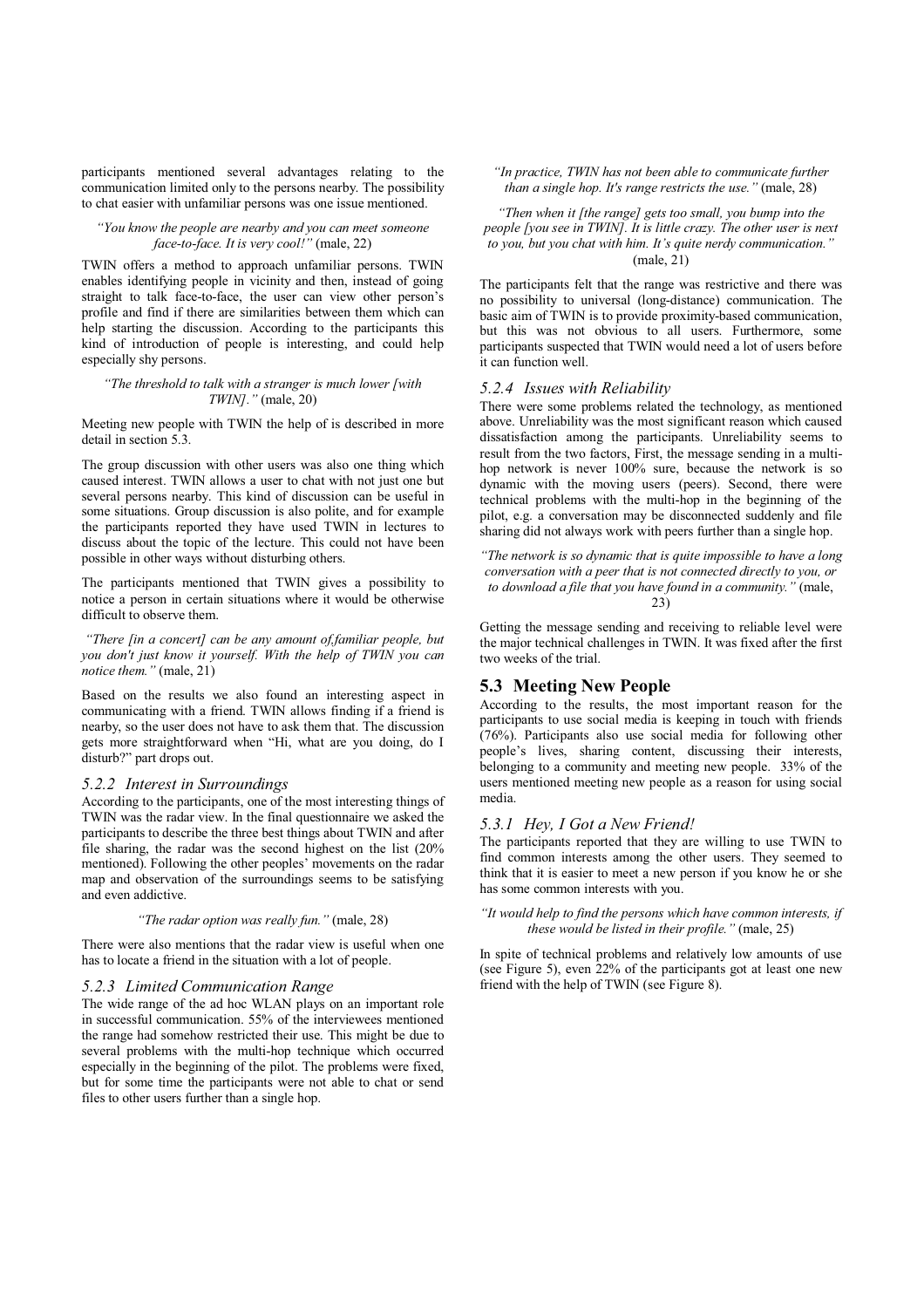

#### **Figure** 8. Amounts of users who got new friends with the help **ofTWIN during the pilot.**

The nature of the pilot may have partly affected this; some participants mentioned that TWIN pilot has given a subject for discussion to them.

#### *"Ihavemet fewneighborsofmyresidential area[withthehelp of TWIN]."*(female, 19)

It seems that TWIN has potential to become a way of communication with strangers and meeting new people.

#### *5.3.2 Better Support to Meeting New People*

The participants were asked how they would like to develop TWIN further. Many of their ideas related to meeting new people. For example, games and dating applications were mentioned.

#### *"Dating option should absolutely be included (as well as better profiles)."*(male, 26)

#### "Using TWIN as a dating service or for searching similar *company.Proximity-basedgames."*(male, 25)

The participants expressed that they would be interested in meeting new people with the help of proximity-based social application. However, more support, like multiplayer games and more customized profiles are required from the service.

## **5.4 Privacy**

Social media is usually based on the content produced by the users of the service. When the users are sharing content about themselves, it is important to be aware of users' experiences about privacy.

## *5.4.1 How do Users Protect their Privacy?*

We found that the participants were not very concerned of their privacy with TWIN-like systems. In the final questionnaire, users gave an average value of 2,9 to the question "Are you currently concerned about your privacy in TWIN" (with the scale 1 to 10 where 1 means "not concerned at all" and 10 is "very concerned"). It is interesting to note that even 26% chose the lowest grade 1 which we consider fairly high amount. None of the participants chose the grade of 10 and only 5% picked 8 or 9.

In the final interviews we asked how the interviewees had protected their privacy in TWIN. Almost all users answered that they had taken privacy into account in their profile information. Not adding their phone number or address to the profile seems to be a custom to many. This is probably not specific to TWIN but people are accustomed to do so also in other services.

*"Ihaven't addedmyreal nameoranythingelse,thisrelatesto the fact I don't add anything for example to Facebook either.*"(male, 26)

Some participants seemed to think that the protection of privacy was not necessary since TWIN is a closed community and participants are not whoever random people, so the pilot setup seems to have had an influence on the experience of privacy.

*"I'm not so skeptical about thingslikethis,Ido havemyreal name there, the users are still quite limited.*" (male, 23)

#### *"...Isupposethereisno dangerinplacelikethis,sincethisisa closedgroup."*(male, 21)

Another interesting factor in privacy is proximity. Some participants seemed to think TWIN is not an open network because it is a proximity-based service and distant persons are not able to reach the network. This may have had an influence on participants' way of protecting their privacy.

*"…youhaveto becloseto see[otherusersinTWIN],so it isnot so publicinformation[what youaddinTWIN]."*(male, 24)

## **5.4.2** *Ideas for Better Privacy*

Despite the fact the participants did not feel concerned about their privacy they had ideas how to increase the privacy in TWIN. First of all, the participants wanted to be able to restrict the profile information that other users see. For example, some participants said they would like to share their phone number with their friends only, not all users in TWIN network. Participants would also like to be able to use specific "friend lists" and "ignore lists" for grouping other users more easily.

*"There has been plenty of discussion about the friend list in the TWINforum.Ithinkit wouldbegood.Youcouldlookeasier which friends are nearby."* (male, 20)

Also invitation-only or password-protected communities should exist, according to some of the participants.

*"It couldbepossibleto createaprivatecommunityto which anybodycouldnot joinbut onlybyaninvitation.Therecouldalso* be secret groups (similarly like in IRC) which would be visible *only for the members."* (male, 24)

#### **5.5 Experiences about the Pilot**

In addition to gathering data about the user experience of TWIN. we also asked some questions about the pilot. As the pilot was a large one and unique for proximity-based systems, we wanted to learn about users' perceptions of their participation in the trial.

According to the most participants, getting experiences of the N900 device was the most satisfying issue (41% of the participants). Similarly, experiences of a new social application and a new way of communication caused satisfaction (18%).

#### *"I was able to familiarize myself with N900 phone and test new a social mediaservice."*(female, 29).

The participants also seemed to be happy with practical arrangements of the pilot. TWIN forum and the possibility to get support in many ways were also mentioned as satisfying things.

The most significant reason for dissatisfaction was technical problems (21% of the participants). Many participants (15%) mentioned also their dissatisfaction for the bad duration of N900's battery. The low amount of active TWIN users (after the beginning) caused dissatisfaction, especially since TWIN is social media application and it needs users to create the content.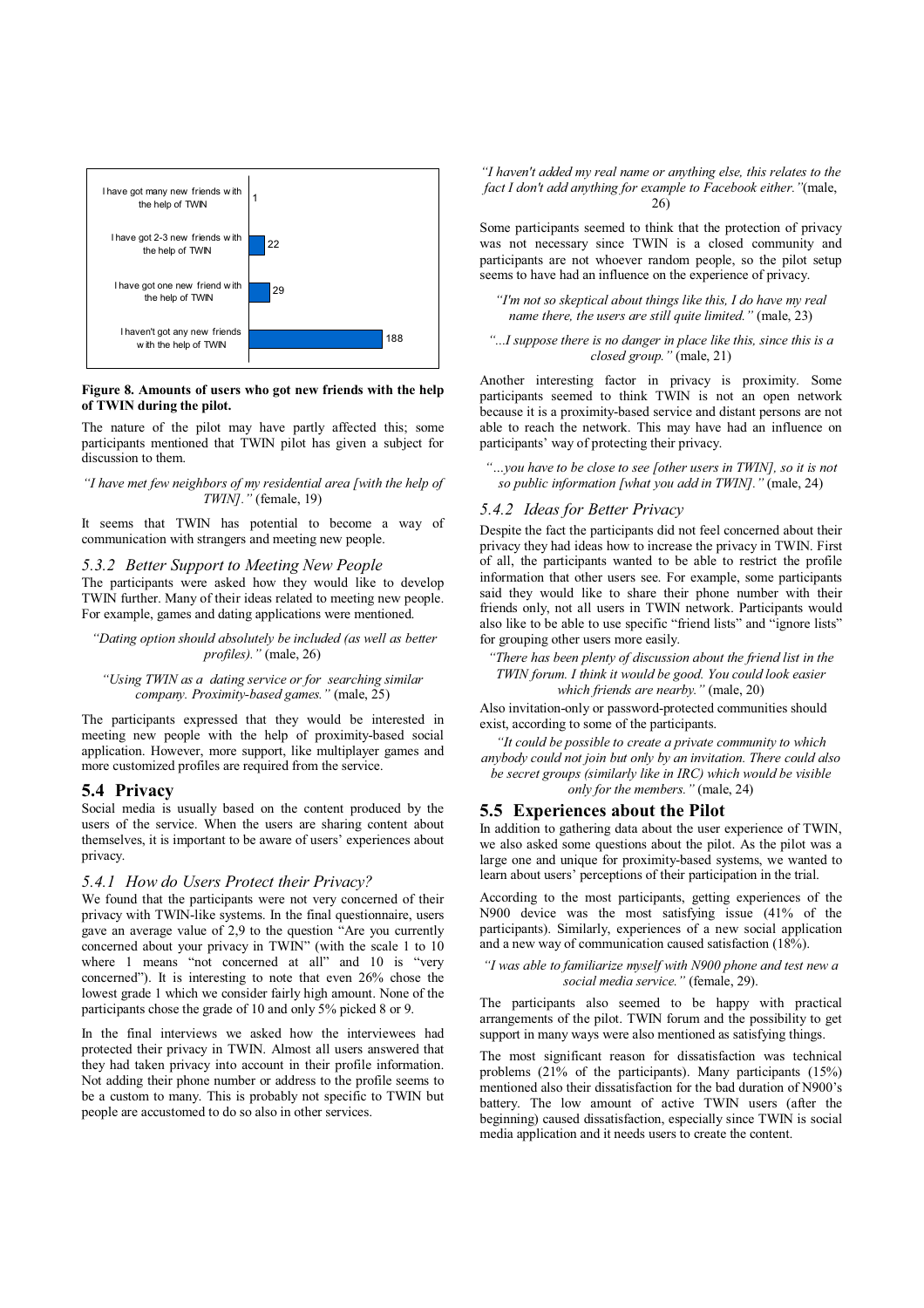#### "Since the beginning the number of users decreased fairly *quickly."*(male, 19)

Participation in the development process of TWIN was significant to the participants. Development based on users' feedback caused satisfaction. It was clearly important to them to be able to affect development.

*"Iwasableto findout howthesoftwaretestinganddeveloping* works in practice, and participation was really interesting *experience."*(female, 19)

"It was nice to notice that software was developed all the time and on the basis of users' feedback. I had a feeling that *participating in the project paid off!"* (female, 20)

When asked about participants' satisfaction with participating the pilot, they gave the grade of 7.7 (1 = very unsatisfied and  $10 =$ very satisfied), so in spite of technical problems which caused dissatisfaction, overall the participants seem to be pleased with participating in the pilot.

## **6. DISCUSSION AND CONCLUSIONS**

In this paper, we have introduced a social ad hoc proximity-based system called TWIN. TWIN provides means for finding people nearby, vieweing them in the "radar" view, communicating with the other users using chat and sharing media files. A specific feature of TWIN is the multi-hop WLAN connectivity which allows finding other users within a wider range than in typical proximity-based applications. We conducted a large-scale field study (called pilot) of nine weeks with 250 TWIN users with the aim to understand the user experience issues arising while using TWIN.

During the field study, the frequency of using TWIN dropped after 2-3 weeks and remained moderate for the rest of the pilot. On one hand, such drop of usage after the initial excitement is a normal effect in field trials. In case of TWIN, there was a further challenge of some technical problems such as reliability of message delivery. Also, some users seemed to feel that the community, even with 250 users – was not large enough to provide opportunities to frequent ad hoc communication. We thus believe that the system needs to be spread broadly in the specific community to become frequently used. This is a typical "critical mass" challenge of social media services.

TWIN seemed to have no major effect on the use of other social media, at least in trial usage. This might be due to the fact TWIN is sufficiently different system than the other social media services, and thus it does not actually replace any other service but rather completes them.

Users reported that they felt that TWIN is mostly for fun and entertainment and not so much for reaching some practical goals. As previous user experience researchers have pointed out, such "be-goals" [13], which do not have any explicit instrumental value are central in positive users experience with products and services. Social relatedness is an essential non-instrumental goal which is an essential element in social media.

The user study results show that meeting both known and new people is an important motivation for ad hoc proximity-based networking. For the previously known people the usage situations include classroon interaction and finding friends in crowded situations. We also found it very interesting that 22% of the pilot users reported getting at least one new friend with the help of TWIN. The number is high especially in the cultural context of the study, since getting new friends is not routine in Finland.

Privacy did not arise as a major concern in the user study. However, users were aware of privacy and they moderated putting personal information in their profile. The participants also suggested that there could be different levels of privacy to reflect the relationship to differet community members. The pilot setup probably had at least a slight influence on the experience of privacy protection. Participants felt TWIN network was like a closed community, because the participants were not whoever random people but students and workers from TTY. This might affect on the user experience and the results of our study could be different in other circumstances.

With regards to the user trial itself, the users were satisfied in the participating in the study. They felt especially satisfied that their feedback and suggestions were taken into accound. They could participate in the development of this new service which was satisfying in itself. The feedback in the form of modifications, needed features, and new applications will be used in the continuing development of TWIN. Even though this kind of user contribution may be especially evident in our demographic sample (youngish and mostly male students of technology), it could be an additional motivation also in other user groups. This is an important opportunity in fast-paced, iterative service opportunity in fast-paced, development.

There are related systems (as introduced in section 2, [9] and [24]) which have have been targeted to specific users or specific context of use. Compared to those systems, TWIN aims to be more like a universal communication method for everyone and everywhere. TWIN pilot itself was a large-scale study in comparison to most of the related work. The DigiDress [25] study had more participants, but the field trial was in the office context and participants were all employees of a specific organization. However, some similarities can be found in the results of the earlier studies and our pilot. In DigiDress [25], most of the users were eager to use the Lookaround feature for scanning the environment. The users of TWIN were also very interested in the Radar view for the same purposes. Studies of location-aware services (such as [18] and [12]) have revealed that users are willing to share their location, at least with their friends. The results of our study confirm these findings. The majority of TWIN users were not concerned about their privacy at all and they did not report any concerns about location information sharing.

In conclusion, we believe that this kind of ad hoc networking system can become an enabler of social interactions in people's everyday lives. Ad hoc networking does not substitute the existing social media services, but rather complements them with the focus on people in the proximity. This can create opportunities to combine electronic communication between people with physical (face-to-face) communication in a fluent and delighting way. One direction of future development would be to make the proximitybased system to run on the background and to provide customisable alerts to the user when something changes in the current social environment.

## **7. REFERENCES**

[1] Aharony, N. and Zigelbaum, J. 2009. Comm.unity: leveraging social and physical proximity. Proc. CHI'09, Boston, MA, USA, April 04 - 09, 2009. ACM, New York, NY, 3497-3498.